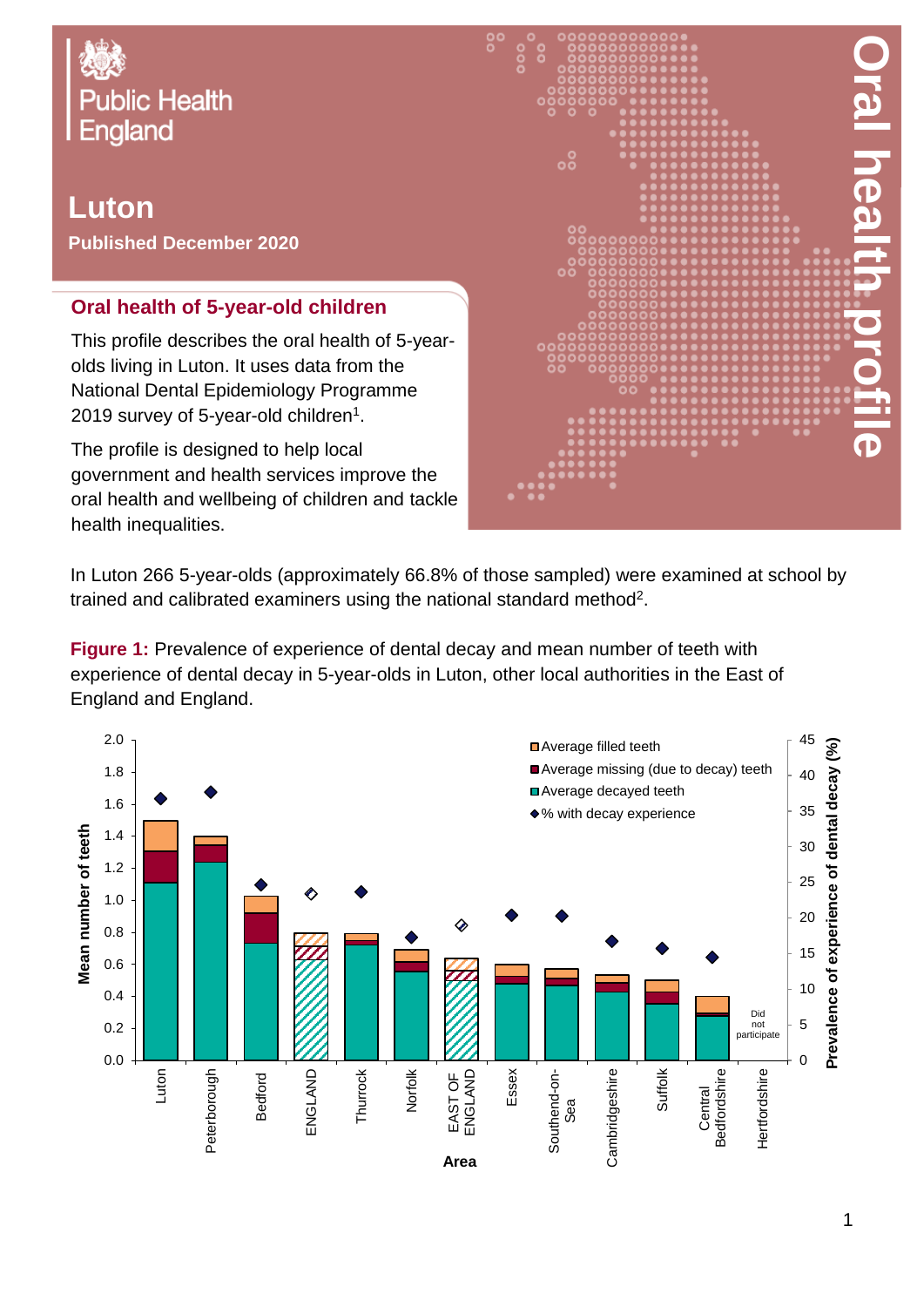**Table 1:** Experience of dental decay in 5-year-olds in Luton, other local authorities in the East of England and England.

| Local authority             | Prevalence of<br>experience of<br>dental decay<br>(% ) | Mean number of teeth<br>with experience of<br>dental decay in all<br>examined children<br>n (95% confidence<br>intervals) | Mean number of teeth<br>with experience of<br>dental decay in children<br>with any decay<br>experience<br>n (95% confidence<br>intervals) |  |  |
|-----------------------------|--------------------------------------------------------|---------------------------------------------------------------------------------------------------------------------------|-------------------------------------------------------------------------------------------------------------------------------------------|--|--|
| Peterborough                | 37.7                                                   | 1.4<br>$(1.05 - 1.75)$                                                                                                    | 3.7<br>$(3.03 - 4.38)$                                                                                                                    |  |  |
| Luton                       | 36.8                                                   | 1.5<br>$(1.16 - 1.84)$                                                                                                    | 4.1<br>$(3.39 - 4.75)$                                                                                                                    |  |  |
| <b>Bedford</b>              | 24.7                                                   | 1.0<br>$(0.73 - 1.33)$                                                                                                    | 4.2<br>$(3.40 - 4.92)$                                                                                                                    |  |  |
| <b>Thurrock</b>             | 23.6                                                   | 0.8<br>$(0.53 - 1.06)$                                                                                                    | 3.3<br>$(2.63 - 4.07)$                                                                                                                    |  |  |
| England                     | 23.4                                                   | 0.8<br>$(0.78 - 0.81)$                                                                                                    | 3.4<br>$(3.36 - 3.44)$                                                                                                                    |  |  |
| <b>Essex</b>                | 20.4                                                   | 0.6<br>$(0.54 - 0.66)$                                                                                                    | 2.9<br>$(2.73 - 3.15)$                                                                                                                    |  |  |
| Southend-on-Sea             | 20.3                                                   | 0.6<br>$(0.34 - 0.80)$                                                                                                    | 2.8<br>$(2.06 - 3.56)$                                                                                                                    |  |  |
| East of England             | 19.0                                                   | 0.6<br>$(0.60 - 0.67)$                                                                                                    | 3.3<br>$(3.21 - 3.48)$                                                                                                                    |  |  |
| <b>Norfolk</b>              | 17.3                                                   | 0.7<br>$(0.60 - 0.78)$                                                                                                    | 4.0<br>$(3.67 - 4.33)$                                                                                                                    |  |  |
| Cambridgeshire              | 16.7                                                   | 0.5<br>$(0.44 - 0.63)$                                                                                                    | 3.2<br>$(2.79 - 3.61)$                                                                                                                    |  |  |
| <b>Suffolk</b>              | 15.7                                                   | 0.5<br>$(0.42 - 0.58)$                                                                                                    | 3.2<br>$(2.85 - 3.52)$                                                                                                                    |  |  |
| <b>Central Bedfordshire</b> | 14.5                                                   | 0.4<br>$(0.19 - 0.61)$                                                                                                    | 2.8<br>$(1.81 - 3.74)$                                                                                                                    |  |  |
| Hertfordshire               |                                                        | Did not participate                                                                                                       |                                                                                                                                           |  |  |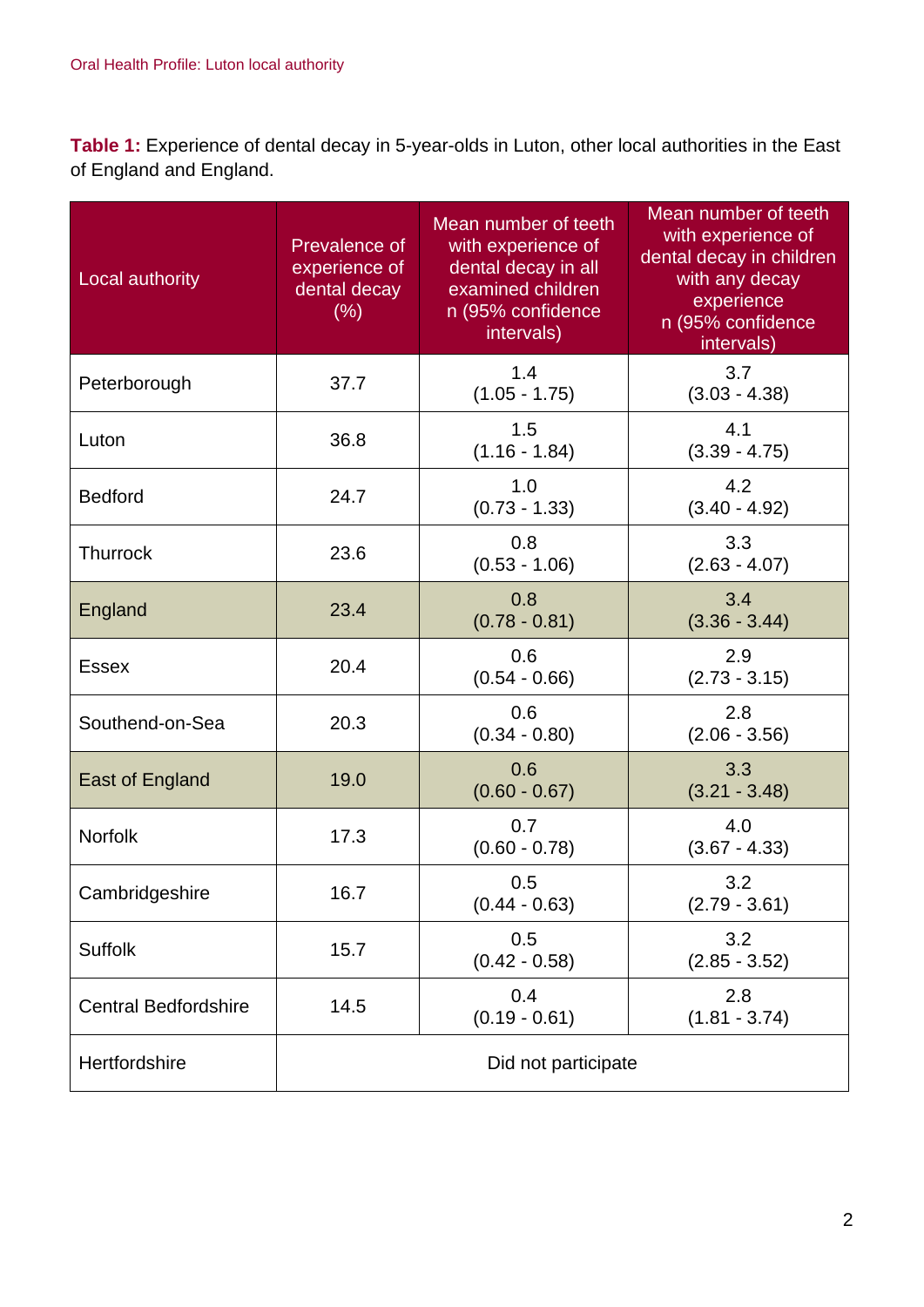Table 2. Measures of oral health among 5-year-olds in Luton, it's statistical neighbours,<sup>i</sup> the East of England and England.

|                                                                                                    | Luton | <b>Statistical</b><br>neighbour within<br>East of England:<br>Peterborough | <b>Statistical</b><br>neighbour<br>comparator 1:<br><b>Birmingham</b> | East of<br>England | England |
|----------------------------------------------------------------------------------------------------|-------|----------------------------------------------------------------------------|-----------------------------------------------------------------------|--------------------|---------|
| Prevalence of<br>experience of dental<br>decay                                                     | 36.8% | 37.7%                                                                      | 28.6%                                                                 | 19.0%              | 23.4%   |
| Mean number of teeth<br>with experience of<br>dental decay                                         | 1.5   | 1.4                                                                        | 0.9                                                                   | 0.6                | 0.8     |
| Mean number of teeth<br>with experience of<br>decay in those with<br>experience of dental<br>decay | 4.1   | 3.7                                                                        | 3.1                                                                   | 3.3                | 3.4     |
| Mean number of<br>decayed teeth in<br>those with experience<br>of dental decay                     | 3.2   | 3.3                                                                        | 2.3                                                                   | 2.6                | 2.7     |
| Proportion with active<br>decay                                                                    | 32.1% | 35.8%                                                                      | 24.2%                                                                 | 16.3%              | 20.4%   |
| Proportion with<br>experience of tooth<br>extraction <sup>ii</sup>                                 | 5.5%  | 2.7%                                                                       | 2.2%                                                                  | 1.8%               | 2.2%    |
| Proportion with dental<br>abscess                                                                  | 1.3%  | 4.5%                                                                       | 0.0%                                                                  | 0.7%               | 1.0%    |
| Proportion with teeth<br>decayed into pulp                                                         | 7.7%  | 8.9%                                                                       | 3.7%                                                                  | 2.5%               | 3.3%    |
| Proportion with decay<br>affecting incisorsiii                                                     | 13.3% | 11.0%                                                                      | 6.4%                                                                  | 3.5%               | 5.2%    |
| Proportion with high<br>levels of plaque present<br>on upper front teethiv                         | 1.4%  | 0.0%                                                                       | 0.8%                                                                  | 0.5%               | 1.2%    |

<sup>i</sup>generated by the children's services statistical neighbour benchmarking tool, the neighbour within the East of England has "Somewhat close" comparator characteristics and the national neighbour 1 has "Very Close" comparator characteristics<sup>3</sup>.

ii experience of extraction of one or more teeth on one or more occasions.

iii dental decay involving one or more surfaces of upper anterior teeth.

iv indicative of poor tooth brushing habits.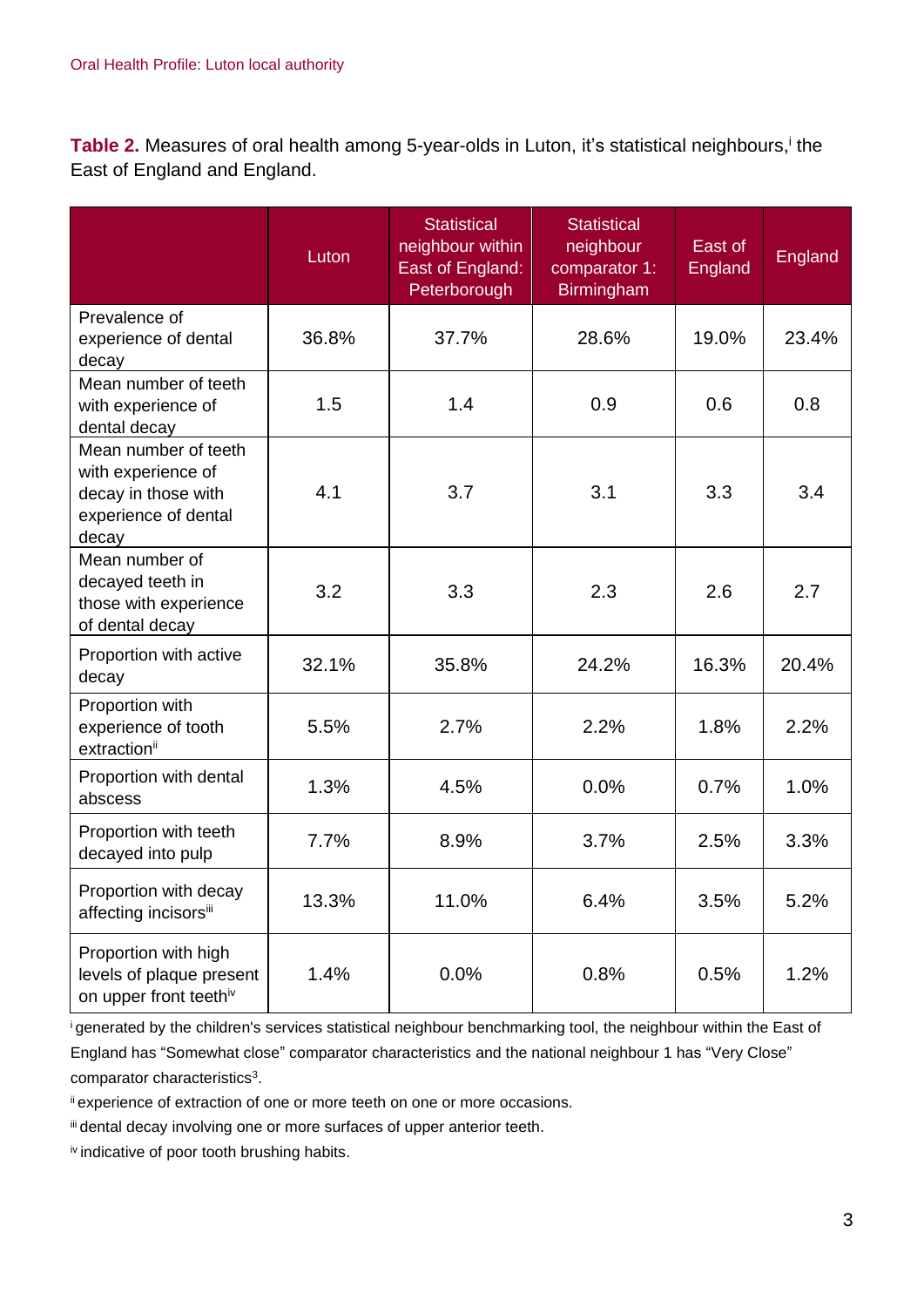



Error bars represent 95% confidence limits





Error bars represent 95% confidence limits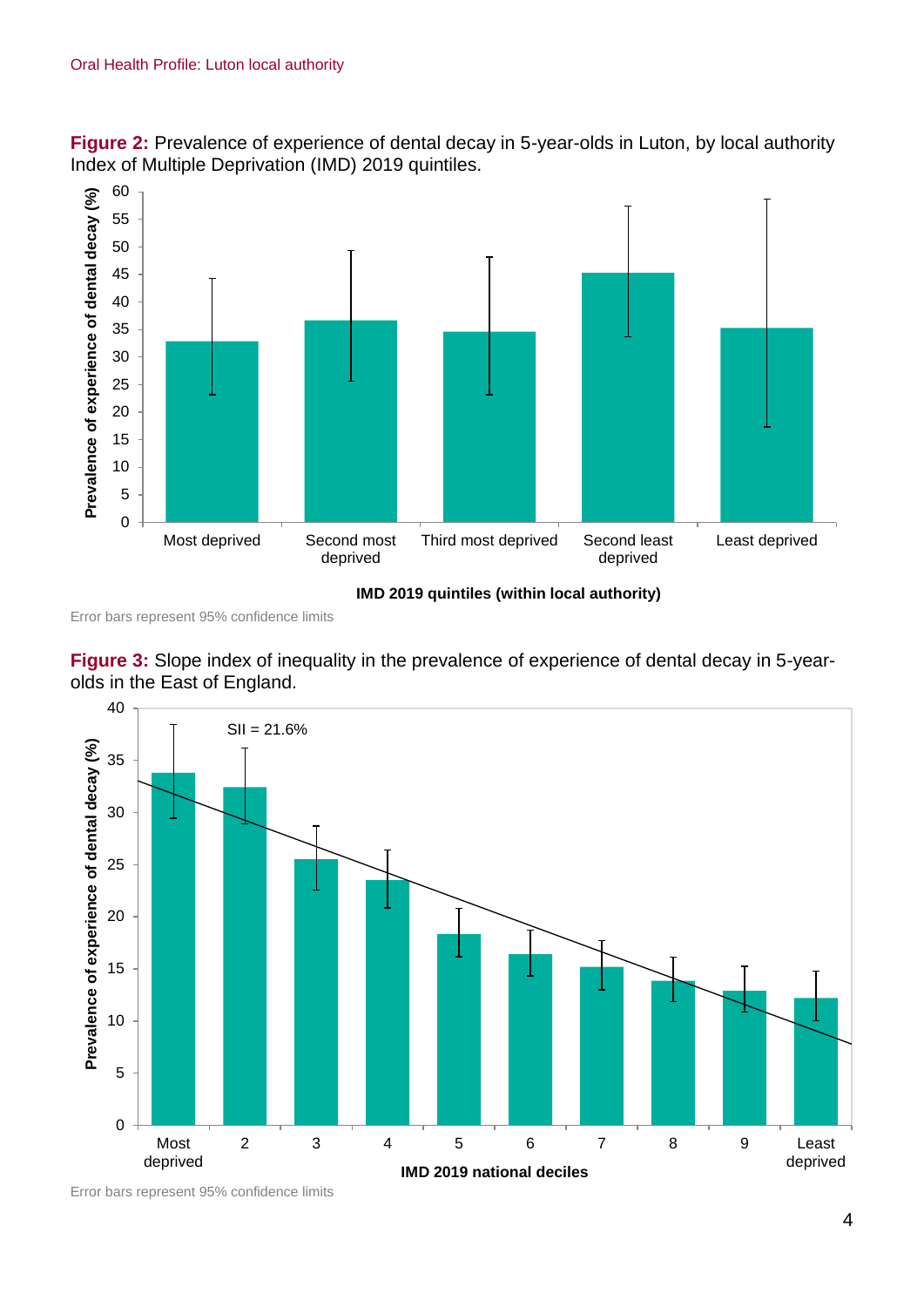**Figure 4:** Prevalence of experience of dental decay in 5-year-olds in Luton, the East of England and England, by year.



Error bars represent 95% confidence limits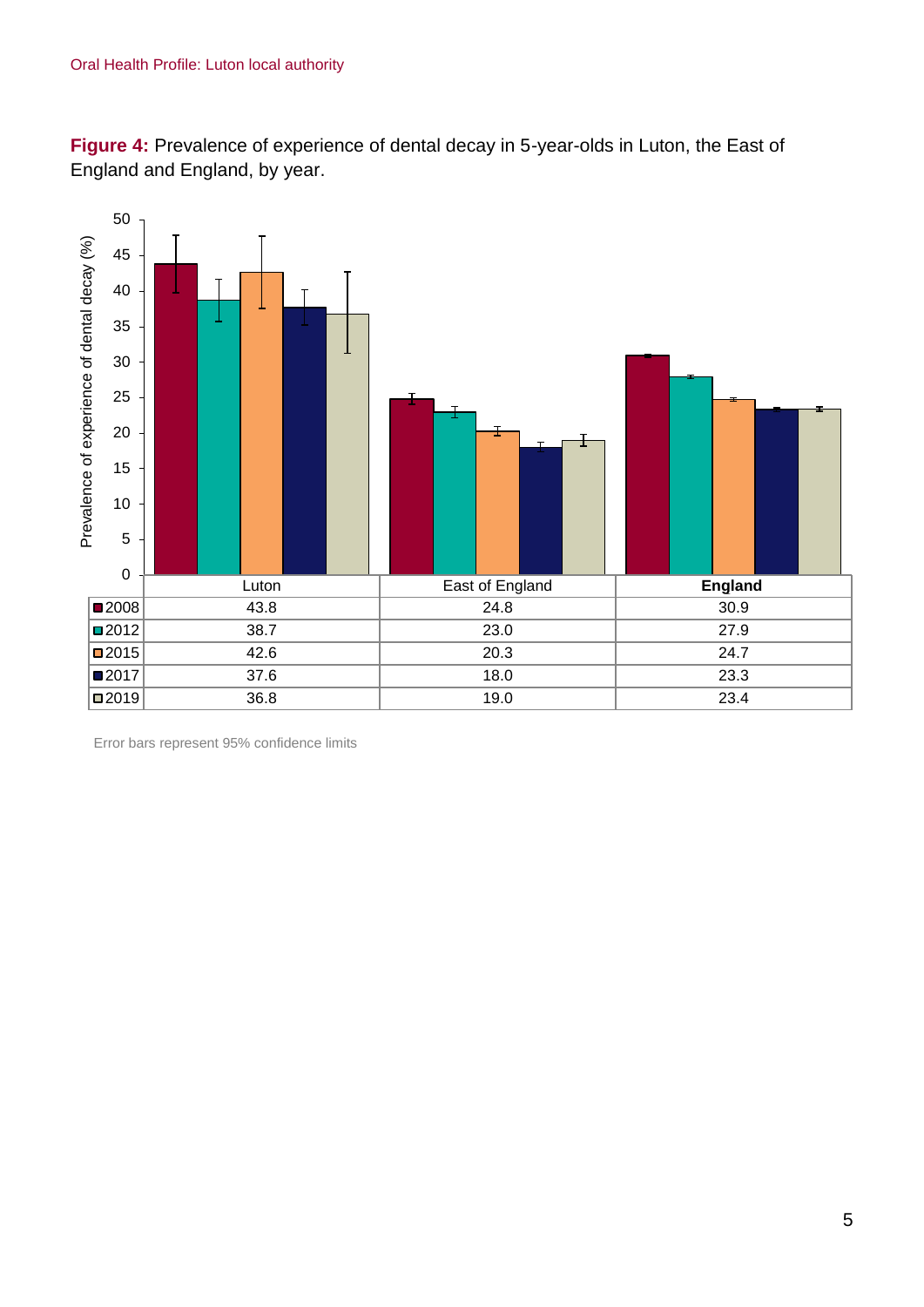**Table 3:** Experience of dental decay in 5-year-olds in the East of England, by ethnic group.

| Ethnic group                         | Number of<br>children<br>examined<br>(N) | <b>Prevalence of</b><br>experience of<br>dental decay<br>$(\% )$ | Mean number of teeth<br>with experience of<br>dental decay among<br>children with any<br>experience of dental<br>decay n (95% CI) | Prevalence of<br>dental decay<br>affecting incisors<br>(% ) |
|--------------------------------------|------------------------------------------|------------------------------------------------------------------|-----------------------------------------------------------------------------------------------------------------------------------|-------------------------------------------------------------|
| Asian/Asian<br><b>British</b>        | 336                                      | 37.2                                                             | 4.2<br>$(3.59 - 4.75)$                                                                                                            | 12.8                                                        |
| Mixed                                | 233                                      | 24.0                                                             | 4.4<br>$(3.54 - 5.28)$                                                                                                            | 8.6                                                         |
| Other ethnic<br>background           | 48                                       | 20.8                                                             | 4.4<br>$(2.37 - 6.43)$                                                                                                            | 6.3                                                         |
| White                                | 4,546                                    | 18.7                                                             | 3.4<br>$(3.17 - 3.56)$                                                                                                            | 2.8                                                         |
| Not provided                         | 3,118                                    | 17.6                                                             | 3.1<br>$(2.84 - 3.26)$                                                                                                            | 3.2                                                         |
| <b>Black/Black</b><br><b>British</b> | 139                                      | 17.3                                                             | 3.3<br>$(2.24 - 4.43)$                                                                                                            | 3.6                                                         |
| East of England                      | 8,420                                    | 19.0                                                             | 3.3<br>$(3.21 - 3.48)$                                                                                                            | 3.5                                                         |

**Figure 5:** Prevalence of experience of dental decay in 5-year-olds in the East of England, by ethnic group.



Error bars represent 95% confidence limits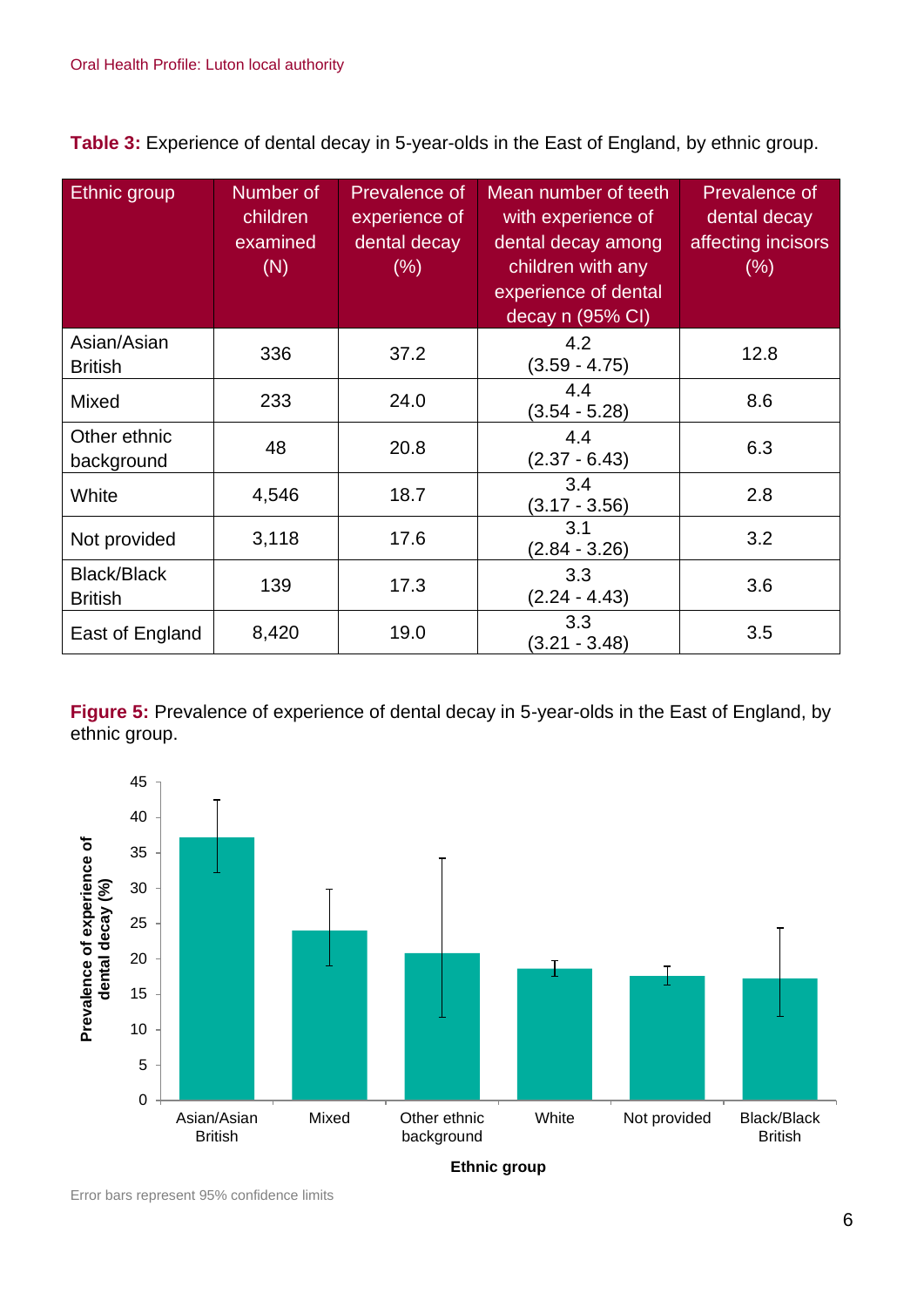

**Figure 6:** Prevalence of experience of dental decay in 5-year-olds in Luton, by ward, 2017.

## **Summary**

In Luton average levels of dental decay are higher than the average for England. Within Luton, the highest levels of experience of dental decay are clustered around the Challney, Saints, Dallow, Biscot, Farley and South wards.

The small sample size means it is not possible to provide information at ward level using the 2019 data. Future surveys could be commissioned to provide larger samples to facilitate local analysis. Commissioning High Quality Information to Support Oral Health Improvement: A toolkit about dental epidemiology for local authorities, commissioners and partners is available to support the commissioning of oral health surveys<sup>4</sup>.

Public health interventions can improve child oral health at a local level. Local authorities improving oral health: commissioning better oral health for children and young people is